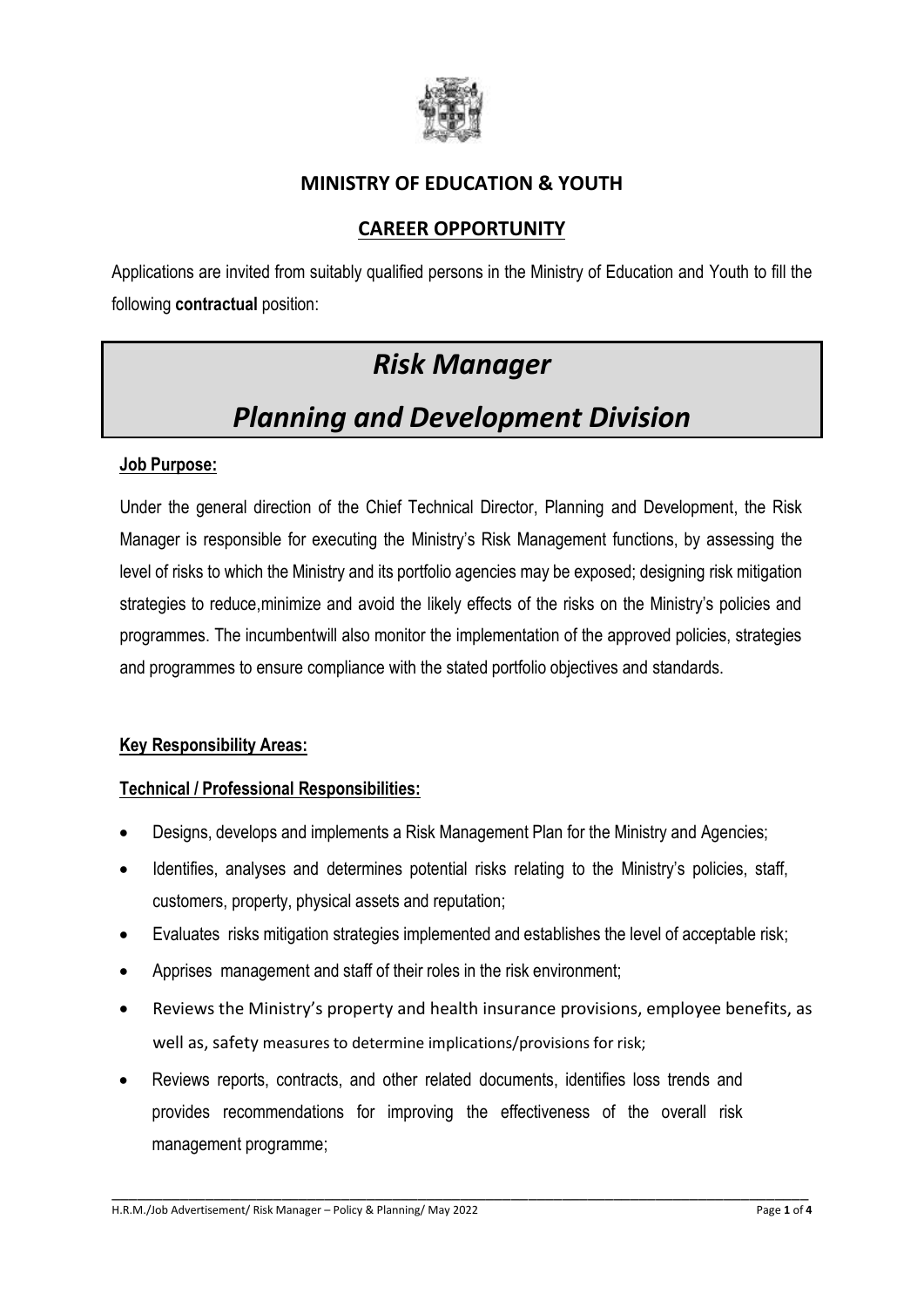- Implements policies, procedures and programmes to limit exposure and control costs;
- Liaises with internal and external auditors to assist in determining risk exposure;
- Conducts research to ascertain developments and trends in the risk management arena, in order to recommend updates to Management;
- Identifies operational components that are non-compliant with established standards, and recommends strategies to enforce adherence;
- Identifies analyses and makes recommendations to mitigate risk, or reduce potential loss on any new or changing exposures related to the Ministry's operations;
- Collaborates in the development of the Ministry's Safety and Security programmes, identifying risk and recommends risk mitigation strategies;
- Collaborates with the Strategic and Business Planning Branch regarding the overall performance ofthe Ministry's portfolio objectives and risk mitigation strategies;
- Implements measures to ensure that the Ministry is compliant with government and international Risk Management standards and regulations;
- Participates in the development of measures/plans for emergency situations;
- Identifies and reports on gaps identified in respect of standards that will underpin the risk assessment.

#### **Management/Administrative Responsibilities:**

- Prepares Annual Work Plan in accordance to PMAS procedures;
- Provides technical inputs in the development of the Division's Operational Plan and the administrationof the Division's budget;
- Keeps abreast of trends and developments in the field of risk management;
- Develops and maintains a Risk Management Procedures Manual;
- Prepares regular and special reports;
- Performs other related functions assigned.
- Implements and monitors on a timely basis;
- Prepares valid recommendations to ensure compliance;
- Maintains database of risk factors;
- Submits Risk Management Audits/reports that are accurate and comprehensive and within the agreed time frame.

\_\_\_\_\_\_\_\_\_\_\_\_\_\_\_\_\_\_\_\_\_\_\_\_\_\_\_\_\_\_\_\_\_\_\_\_\_\_\_\_\_\_\_\_\_\_\_\_\_\_\_\_\_\_\_\_\_\_\_\_\_\_\_\_\_\_\_\_\_\_\_\_\_\_\_\_\_\_\_\_\_\_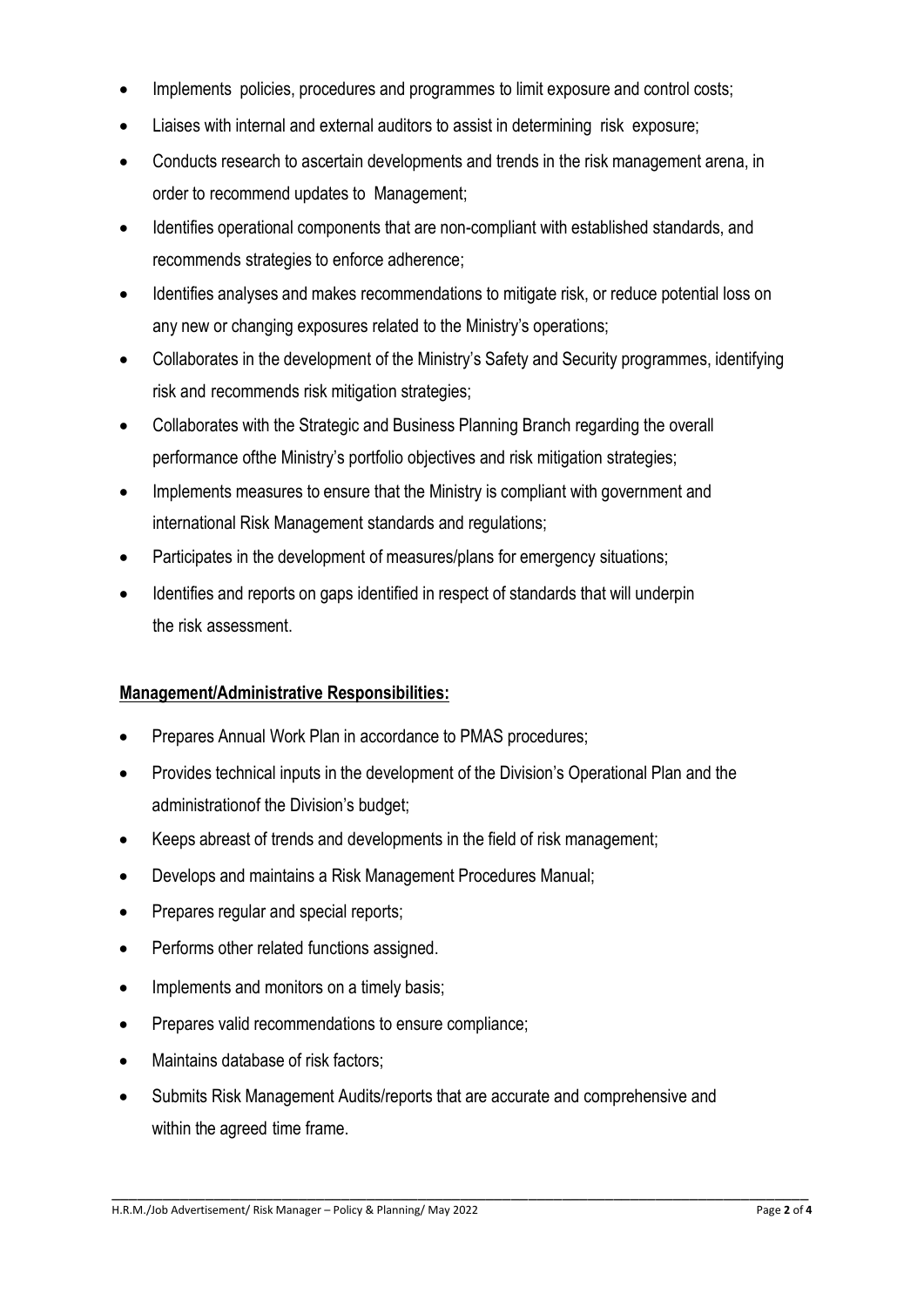## **Required Competencies:**

#### **Core:**

- Ability to exercise sound judgment;
- Excellent decision-making skills;
- **Excellent planning and organizing skills;**
- Excellent research and analytical skills;
- Excellent oral and written communication skills;
- Excellent interpersonal and customer service skills;
- Ability to communicate effectively with persons at various levels;
- Ability to multitask and work in a team;
- Excellent time management skills:
- Ability to undertake corporate risk assessment;
- Exhibits a passion for achieving excellence in performance outcomes;
- Strategic thinker who excels at creating original ideas and is able to execute;
- Ability to work under pressure and manage a complex and varied workload and conflicting priorities;
- Change oriented;
- Keen attention to detail;
- Ability to maintain confidentiality, exhibit initiative and integrity;
- Ability to make effective presentations;
- Good problem-solving techniques and dispute resolution skills;
- Proficiency in the use of related computer applications and research databases.

#### **Technical:**

- Knowledge of the policies, rules and regulations of the Ministry;
- Knowledge of the Jamaican education system;
- Sound knowledge of Risk Management strategies;
- Knowledge of statistics used for modelling cost and risk trends;
- Ability to interpret laws, rules and regulations pertaining to risk management;
- Knowledge of Microsoft Office Suite.